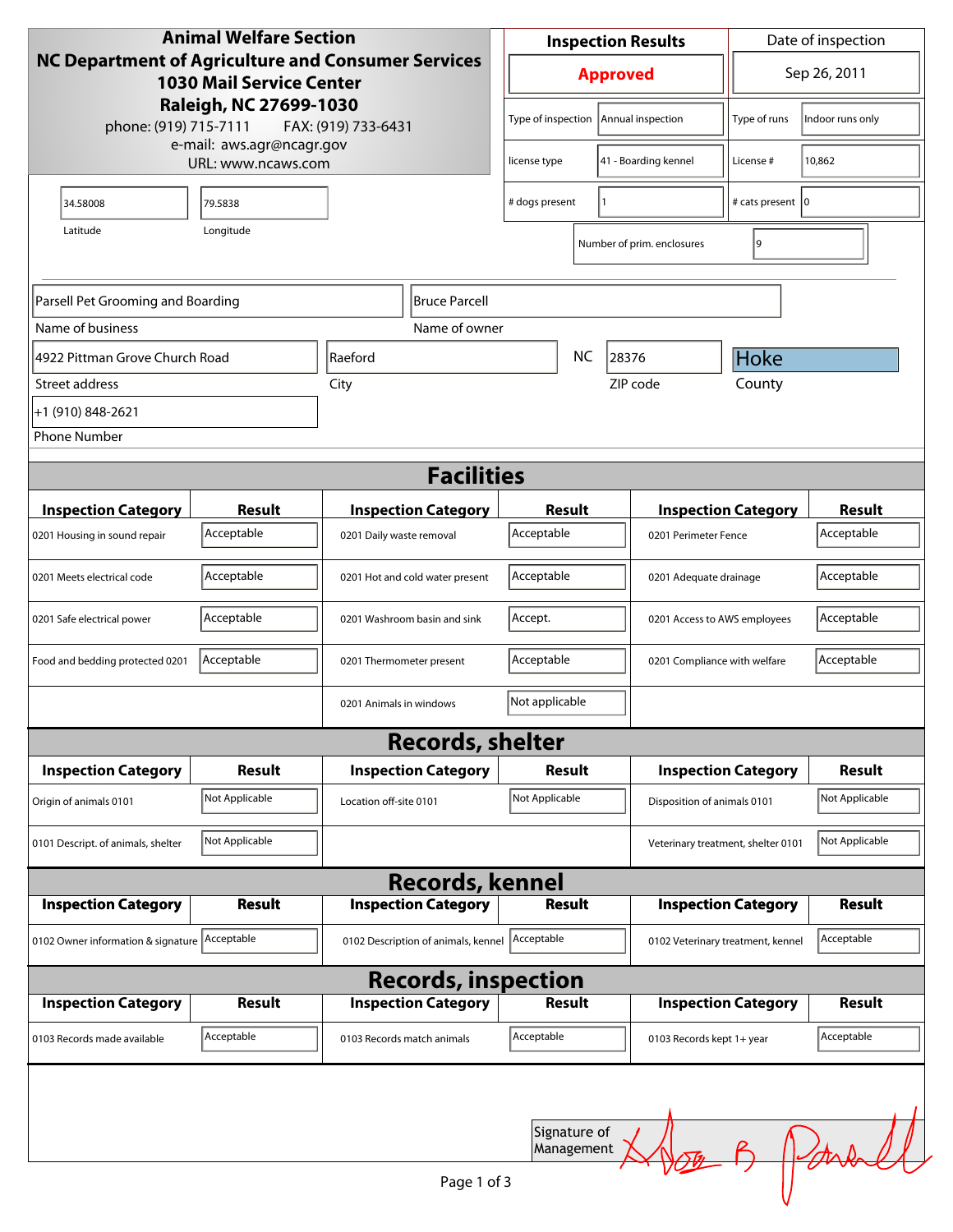| <b>Animal Welfare Section, NCDA&amp;CS</b> |                                 |                                                             |                                                 | <b>Inspection Results</b>         | Date of inspection                 |                |
|--------------------------------------------|---------------------------------|-------------------------------------------------------------|-------------------------------------------------|-----------------------------------|------------------------------------|----------------|
| Inspection Report, continued               |                                 |                                                             | <b>Approved</b>                                 |                                   |                                    | Sep 26, 2011   |
|                                            |                                 |                                                             |                                                 |                                   |                                    | <b>NC</b>      |
|                                            | Parsell Pet Grooming and Boardi | <b>Bruce Parcell</b>                                        |                                                 | Raeford                           |                                    |                |
|                                            |                                 | <b>Indoor facilities</b>                                    |                                                 |                                   |                                    |                |
| <b>Inspection Category</b>                 | Result                          | <b>Inspection Category</b>                                  | Result                                          |                                   | <b>Inspection Category</b>         |                |
| 0202 Ambient temperature, indoor           | Acceptable                      | 0202 Ventilation, indoor                                    | Acceptable                                      | 0202 Lighting, indoor             |                                    | Acceptable     |
| 0202 Imperv./Sanitary surf., indoor        | Acceptable                      | 0202 Drainage, indoor                                       | Acceptable                                      |                                   |                                    |                |
|                                            |                                 | <b>Outdoor facilities</b>                                   |                                                 |                                   |                                    |                |
| <b>Inspection Category</b>                 | Result                          | <b>Inspection Category</b>                                  | Result                                          | <b>Inspection Category</b>        |                                    | <b>Result</b>  |
| 0203 Impervious surfaces, outdoor          | Not Applicable                  | 0203 Housing, 1 per animal                                  | Not Applicable                                  |                                   | 0203 Protection from elements      |                |
| 0203 Owner advised, outdoor                | Not Applicable                  | 0203 Drainage, outdoor                                      | Not Acceptable                                  |                                   |                                    |                |
|                                            |                                 | <b>Primary enclosures</b>                                   |                                                 |                                   |                                    |                |
| <b>Inspection Category</b>                 | Result                          | <b>Inspection Category</b>                                  | Result                                          | <b>Inspection Category</b>        |                                    | Result         |
| 0204 Drainage prev. cross contam.          | Acceptable                      | 0204 Fence height >= 5 feet                                 | Acceptable                                      |                                   | 0204 1:10 ratio, person: human     |                |
| 0204 Surf. impervious to moisture          | Acceptable                      | 0204 Enclosure is escape proof                              | Acceptable                                      | 0204 Cats, $>=$ 4 sq. ft. / adult |                                    | Not Applicable |
| 0204 Prevent contact with wood             | Acceptable                      | 0204 Solid resting surface                                  | Acceptable                                      |                                   | 0204 Cats, $<= 12$ / enclosure     |                |
| 0204 Enclosures in sound repair            | Acceptable                      | 0204 Cats, raised resting surface                           | Not Applicable                                  |                                   | 0204 Cats, 1 litter pan / 3 adults |                |
| 0204 Size of enclosure                     | Acceptable                      | 0204 Dogs, supervision if > 4                               | Not Applicable                                  |                                   |                                    |                |
|                                            |                                 | <b>Feeding</b>                                              |                                                 |                                   |                                    |                |
| <b>Inspection Category</b>                 | <b>Result</b>                   | <b>Inspection Category</b>                                  | Result                                          | <b>Inspection Category</b>        |                                    | <b>Result</b>  |
| 0205 Feeding, 1x / day, adult              | Acceptable                      | 0205 Feeding, 1 bowl / adult                                | Acceptable                                      |                                   | 0205 Feeding, commercial food      |                |
| 0205 Feeding, bowl in good repair          | Acceptable                      | 0205 Feeding, quality food                                  | Acceptable                                      | 0205 Feeding, bowl is protected   |                                    | Acceptable     |
| 0205 Feeding, 2x / day, young              | Acceptable                      |                                                             |                                                 |                                   |                                    |                |
|                                            |                                 | <b>Watering</b>                                             |                                                 |                                   |                                    |                |
| <b>Inspection Category</b>                 | <b>Result</b>                   | <b>Inspection Category</b>                                  | Result                                          |                                   |                                    |                |
| 0206 Watering, continuous access           | Acceptable                      | 0206 Watering, bowl in good repair                          | Acceptable                                      |                                   |                                    |                |
|                                            |                                 | <b>Sanitation/Employees/Classification &amp; Separation</b> |                                                 |                                   |                                    |                |
| <b>Inspection Category</b>                 | Result                          | <b>Inspection Category</b>                                  | <b>Result</b>                                   | <b>Inspection Category</b>        |                                    | <b>Result</b>  |
| 0207 Waste removal 2x / day                | Acceptable                      | 0207 Grounds overgrown                                      | Acceptable<br>0207 Young given social interact. |                                   | Not Applicable                     |                |
| 0207 Animals removed while clean           | Acceptable                      | 0207 Pest Control                                           | Acceptable                                      | 0207 Species separated            |                                    | Not Applicable |
|                                            |                                 |                                                             | Signature of<br>Management                      | Y                                 |                                    | $\sqrt{a}$     |